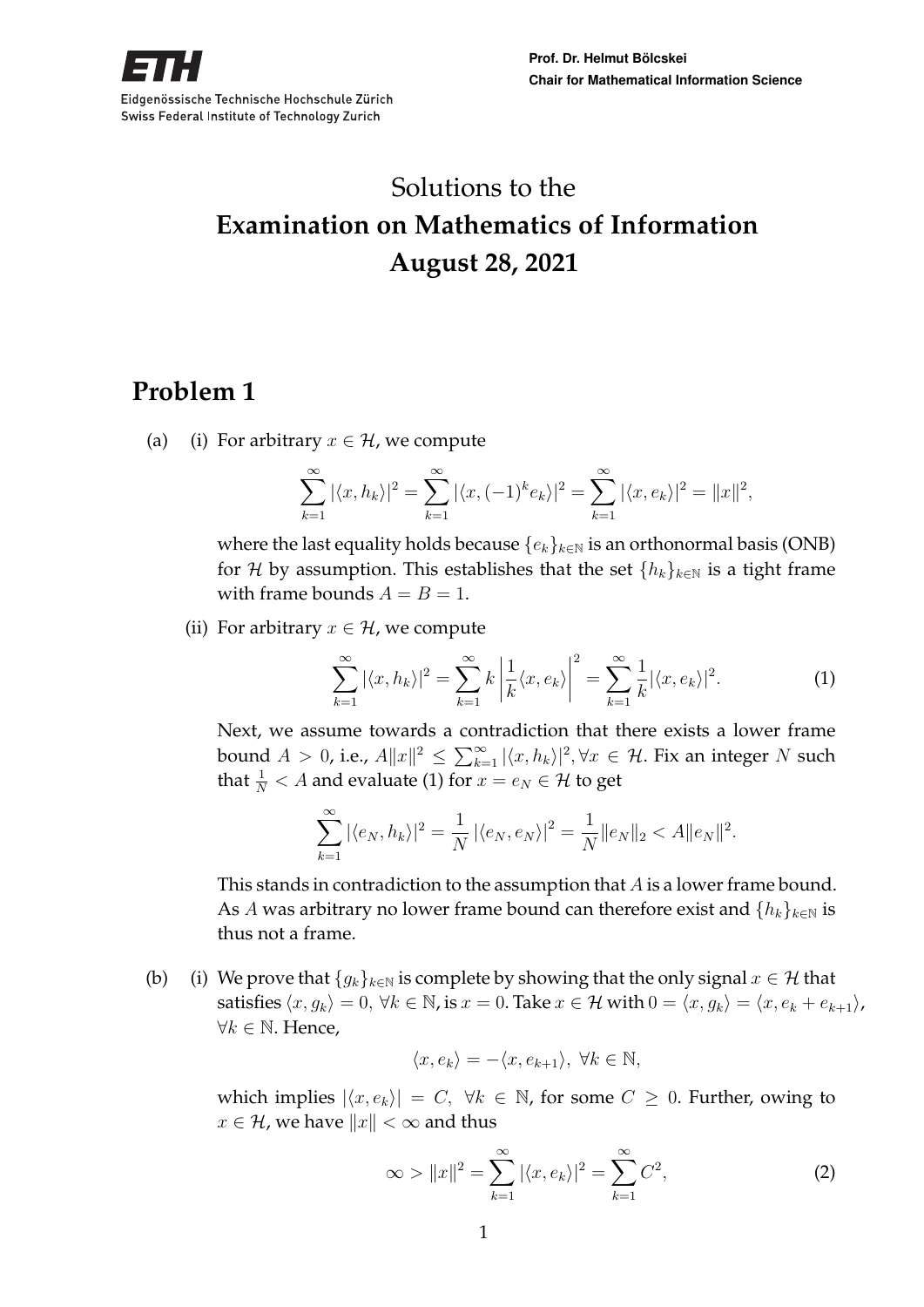where we used that  $\{e_k\}_{k\in\mathbb{N}}$  is an ONB. The proof is concluded by noting that (2) can hold only if  $C = 0$  and thus  $x = 0$ .

(ii) We prove that  ${g_k}_{k \in \mathbb{N}}$  is not a frame by showing that no lower frame bound  $A>0$  exists. To this end, we fix  $q\in(0,1)$ , consider the signal  $x_q=\sum_{\ell=1}^\infty (-q)^{\ell-1}e_\ell$ and start by showing that  $x_q \in \mathcal{H}$ . Since  $\{e_k\}_{k \in \mathbb{N}}$  is an ONB by assumption, we can write

$$
||x_q||^2 = \sum_{k=1}^{\infty} |\langle x_q, e_k \rangle|^2 = \sum_{k=1}^{\infty} (q^2)^{k-1} = \frac{1}{1-q^2} < \infty, \quad \forall q \in (0,1),
$$

which establishes that  $x_q \in \mathcal{H}$ . Next, we compute

$$
\sum_{k=1}^{\infty} |\langle x_q, g_k \rangle|^2 = \sum_{k=1}^{\infty} \left| \left\langle \sum_{\ell=1}^{\infty} (-q)^{\ell-1} e_{\ell}, e_k + e_{k+1} \right\rangle \right|^2
$$
  

$$
= \sum_{k=1}^{\infty} |(-q)^{k-1} + (-q)^k|^2
$$
  

$$
= \sum_{k=1}^{\infty} |(1-q)(-q)^{k-1}|^2
$$
  

$$
= (1-q)^2 \sum_{k=1}^{\infty} (q^2)^{k-1}
$$
  

$$
= (1-q)^2 \frac{1}{1-q^2} = (1-q)^2 ||x_q||^2.
$$

The equality  $\sum_{k=1}^{\infty} |\langle x_q, g_k\rangle|^2 = (1-q)^2 \|x_q\|^2$  then establishes that there can be no  $A > 0$  such that  $A\|x\|^2 \le \sum_{k=1}^{\infty} |\langle x, g_k\rangle|^2$ ,  $\forall x \in \mathcal{H}$ , as we can always find a  $q \in (0,1)$  so that  $(1-q)^2 < A$ .

(c) (i) For all  $g, f \in L^2(\mathbb{R})$ , we have

$$
\langle \mathbb{W}_{m,n}^{(T,F)}g, f \rangle = \int_{-\infty}^{\infty} e^{2\pi i nFt} g(t - mT) \overline{f(t)} dt
$$
 (3)

$$
= \int_{-\infty}^{\infty} e^{2\pi i nF(t'+mT)} g(t') \overline{f(t'+mT)} dt'
$$
 (4)

$$
=\int_{-\infty}^{\infty} g(t')\overline{e^{-2\pi immTF}e^{2\pi i(-n)Ft'}f(t'-(-m)T)}\,dt'\qquad(5)
$$

$$
=\int_{-\infty}^{\infty} g(t') \overline{e^{-2\pi i n mTF} (\mathbb{W}_{-m,-n}^{(T,F)} f)(t')} dt'
$$
\n(6)

$$
= \langle g, e^{-2\pi i n mTF} \mathbb{W}^{(T,F)}_{-m,-n} f \rangle \tag{7}
$$

$$
= \langle g, \left(\mathbb{W}_{m,n}^{(T,F)}\right)^* f \rangle, \tag{8}
$$

which establishes that  $\left(\mathbb{W}_{m,n}^{(T,F)}\right)^* = e^{-2\pi inmTF} \mathbb{W}_{-m,-}^{(T,F)}$  $\frac{(-1)^{T}}{-m,-n}$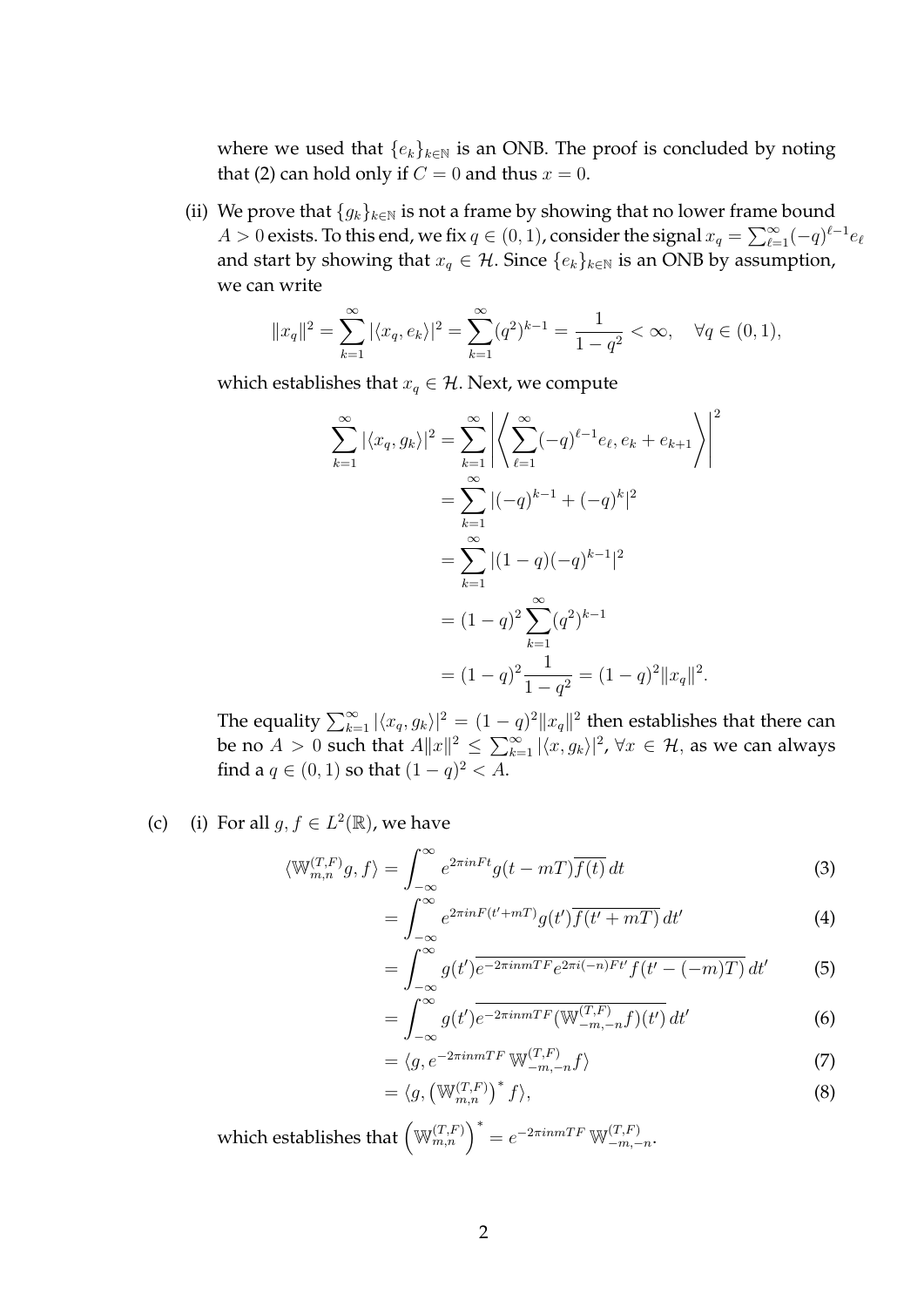(ii) For every  $g \in L^2(\mathbb{R})$ , we have

$$
\left(\mathbb{W}_{m,n}^{(T,F)}\right)^* \mathbb{W}_{m,n}^{(T,F)} g = \left(\mathbb{W}_{m,n}^{(T,F)}\right)^* \left(e^{2\pi i n F \cdot \bullet} g(\bullet - mT)\right) \tag{9}
$$

$$
= e^{-2\pi i n mTF} \mathbb{W}^{(T,F)}_{-m,-n} \left( e^{2\pi i n F^*} g( -m) \right) \tag{10}
$$

$$
= e^{-2\pi i n mTF} e^{-2\pi i nF \bullet} e^{2\pi i nF (\bullet + mT)} g(\bullet + mT - mT) \tag{11}
$$

$$
=g,\tag{12}
$$

and

$$
\mathbb{W}_{m,n}^{(T,F)} \left( \mathbb{W}_{m,n}^{(T,F)} \right)^* g = \mathbb{W}_{m,n}^{(T,F)} \left( e^{-2\pi i n m T F} \mathbb{W}_{-m,-n}^{(T,F)} g \right)
$$
(13)

$$
= e^{-2\pi inmTF} \mathbb{W}_{m,n}^{(T,F)} \left( e^{-2\pi inF^*} g(\cdot + mT) \right) \tag{14}
$$

$$
= e^{-2\pi i n mTF} \left( e^{2\pi i n F \cdot e^{-2\pi i n F (\cdot - mT)}} g(\cdot - mT + mT) \right) \tag{15}
$$

$$
=g.\tag{16}
$$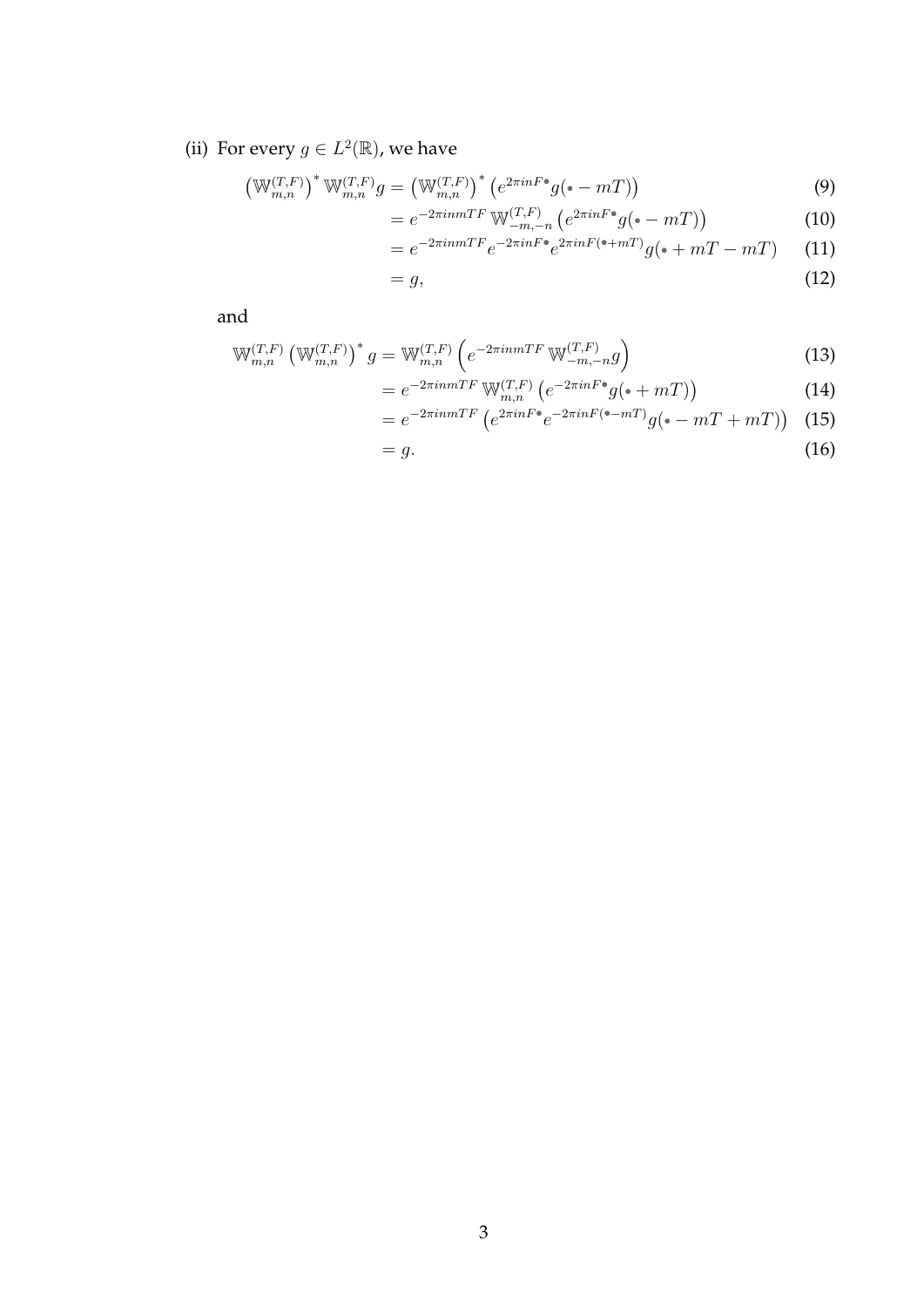### **Problem 2**

(a) (i) We solve the linear system  $D\hat{x} = 0$  to obtain

$$
\mathcal{N}(D) = \text{span}\left(\begin{pmatrix} \frac{7}{5} \\ -\frac{3}{5} \\ -\frac{3}{5} \\ 1 \end{pmatrix}\right).
$$

- (ii) In (i) we saw that  $\mathcal{N}(D) \neq \{0\}$ . Therefore, the columns of D are linearly dependent which implies spark $(D) \leq 4$ . As  $||x||_0 = 3$  the condition  $||x||_0 <$  $spark(D)$  $\frac{R(D)}{2}$  hence does not hold.
- (iii) From the proof of Theorem 3.2 in the lecture notes we know that  $\text{spark}(D) \geq$  $1 + 1/\mu(D)$ . The condition

$$
||x||_0 < \frac{1}{2} \left( 1 + \frac{1}{\mu(D)} \right)
$$

together with spark $(D) \leq 4$  would hence require  $||x||_0 < 2$ . This is not satisfied as we have  $||x||_0 = 3$ .

(iv) We have  $\mathcal{X} = x + \mathcal{N}(D)$ , where  $x = (1\ 1\ 1\ 0)^T$  is the particular solution from the problem statement. Hence,

$$
\mathcal{X} = \left\{ \begin{pmatrix} 1 \\ 1 \\ 1 \\ 1 \\ 0 \end{pmatrix} + \lambda \begin{pmatrix} \frac{7}{5} \\ -\frac{3}{5} \\ -\frac{3}{5} \\ 1 \end{pmatrix} : \lambda \in \mathbb{R} \right\}.
$$
 (17)

(v) (P0) identifies the vector

$$
\underset{\widehat{x}\in\mathcal{X}}{\arg\min} ||\widehat{x}||_0,
$$

where  $\mathcal X$  denotes the solution set characterized in (17). We notice, with  $\lambda = \frac{5}{3}$ 3 in (17), that the vector

$$
x' := \begin{pmatrix} 1 + \frac{7}{3} \\ 0 \\ 0 \\ 0 \\ \frac{5}{3} \end{pmatrix}
$$

is contained in the solution set, i.e.,  $x' \in \mathcal{X}$ . Since  $||x'||_0 = 2 < ||x||_0 = 3$ , it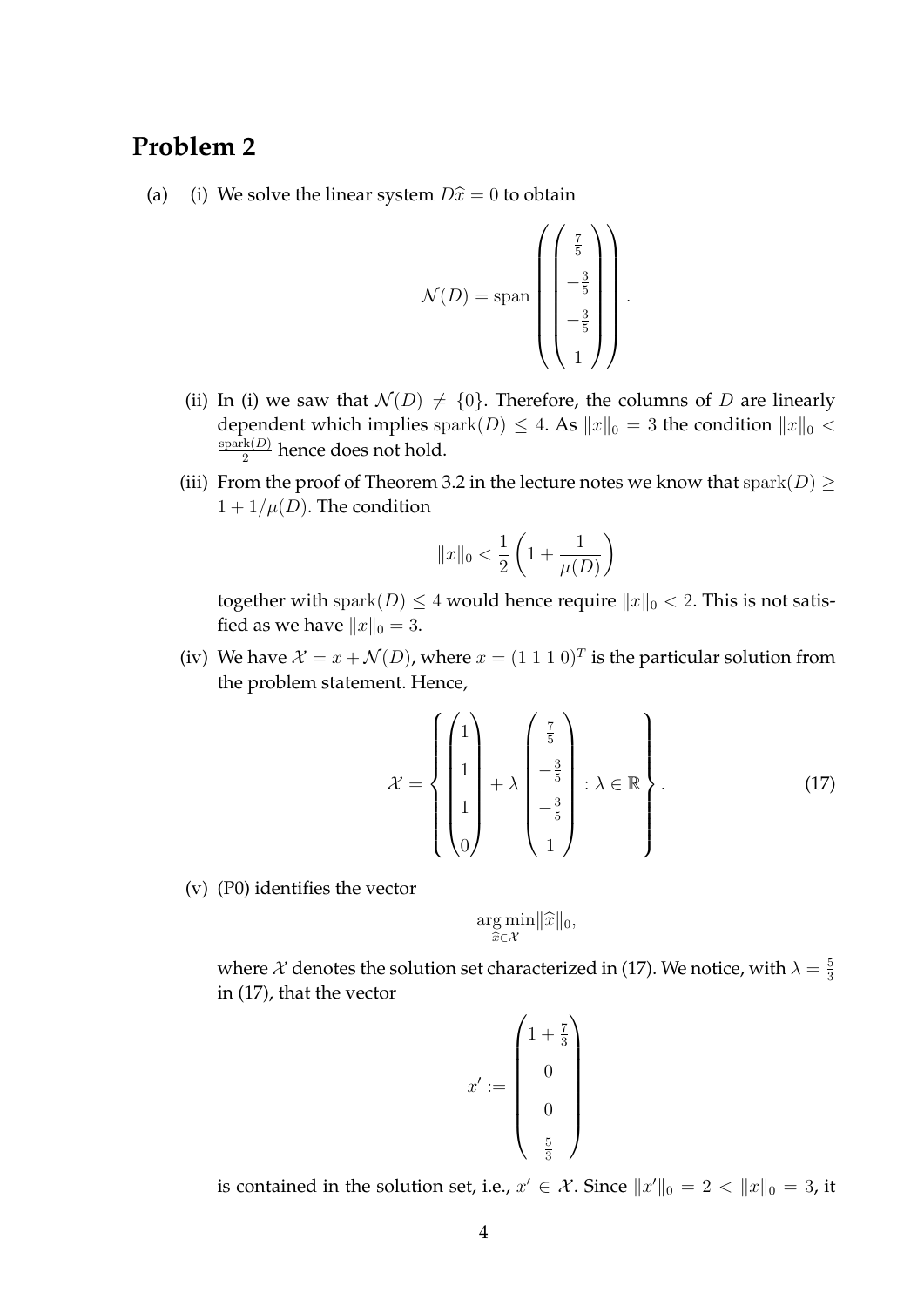follows that the solution to  $(P0)$  is not equal to x. Hence, x is not recovered through (P0).

(vi) (P1) identifies the vector that minimizes

$$
\min_{\widehat{x}\in\mathcal{X}}||\widehat{x}||_1 = \min_{\lambda\in\mathbb{R}} \left\| \begin{pmatrix} 1 \\ 1 \\ 1 \\ 1 \end{pmatrix} + \lambda \begin{pmatrix} \frac{7}{5} \\ -\frac{3}{5} \\ -\frac{3}{5} \\ 1 \end{pmatrix} \right\|_1
$$
\n(18)

$$
= \min_{\lambda \in \mathbb{R}} \left| 1 + \frac{7}{5}\lambda \right| + 2 \left| 1 - \frac{3}{5}\lambda \right| + |\lambda| \tag{19}
$$

$$
=:\min_{\lambda\in\mathbb{R}}f(\lambda).
$$
 (20)

Noting that  $f(\lambda)$  has its unique minimum at  $\lambda = 0$ , it follows that (P1) recovers  $x$  uniquely.

In order to formally establish that  $f(\lambda)$  is minimized at  $\lambda = 0$ , we observe that  $f(0) = 3$  and for every  $\delta \in (0, \frac{5}{7})$  $(\frac{5}{7})$ , we have

$$
f(0+\delta) = 1 + \frac{7}{5}\delta + 2 - \frac{6}{5}\delta + \delta = 3 + \frac{6}{5}\delta > 3
$$

and

$$
f(0 - \delta) = 1 - \frac{7}{5}\delta + 2 + \frac{6}{5}\delta + \delta = 3 + \frac{4}{5}\delta > 3.
$$

Hence,  $\lambda = 0$  is a local minimum and because f is the sum of strictly convex functions also a global minimum.

(b) (i) We first establish the inequality provided in the Hint.

$$
|\langle u, v \rangle|
$$
 =  $\left| \sum_{k=1}^{N} u_k \overline{v_k} \right| \le \sum_{k=1}^{N} |u_k||v_k| \le \max_{\ell} |v_{\ell}| \sum_{k=1}^{N} |u_k| = ||v||_{\infty} ||u||_1.$ 

Next, we show that under (C1) for all  $z \neq x$  with  $Dz = y = Dx$ , we have  $||z||_1 > ||x||_1$  as this implies that the minimization problem (P1) has the unique solution x as desired. To this end, we define  $v := z - x$  and note that  $Dv = D(z - x) = Dz - Dx = 0$ , i.e.,  $v \in \mathcal{N}(D)$ . We now bound

$$
||z||_1 = ||v + x||_1 = ||v_S + x_S||_1 + ||v_{S^c}||_1
$$
\n(21)

$$
= \|v_S + x_S\|_1 \|\text{sgn}(x_S)\|_{\infty} + \|v_{S^c}\|_1 \tag{22}
$$

$$
\geq |\langle x_S + v_S, \text{sgn}(x_S) \rangle| + \|v_{S^c}\|_1 \tag{23}
$$

 $> |\langle x_{S} + v_{S}, \text{sgn}(x_{S}) \rangle| + |\langle v_{S}, \text{sgn}(x_{S}) \rangle|$  (24)

$$
\geq |\langle x_S, \text{sgn}(x_S) \rangle| - |\langle v_S, \text{sgn}(x_S) \rangle| + |\langle v_S, \text{sgn}(x_S) \rangle| \tag{25}
$$

$$
= \left| \sum_{k \in S} x_k \frac{\overline{x_k}}{|x_k|} \right| = \|x_S\|_1 = \|x\|_1,\tag{26}
$$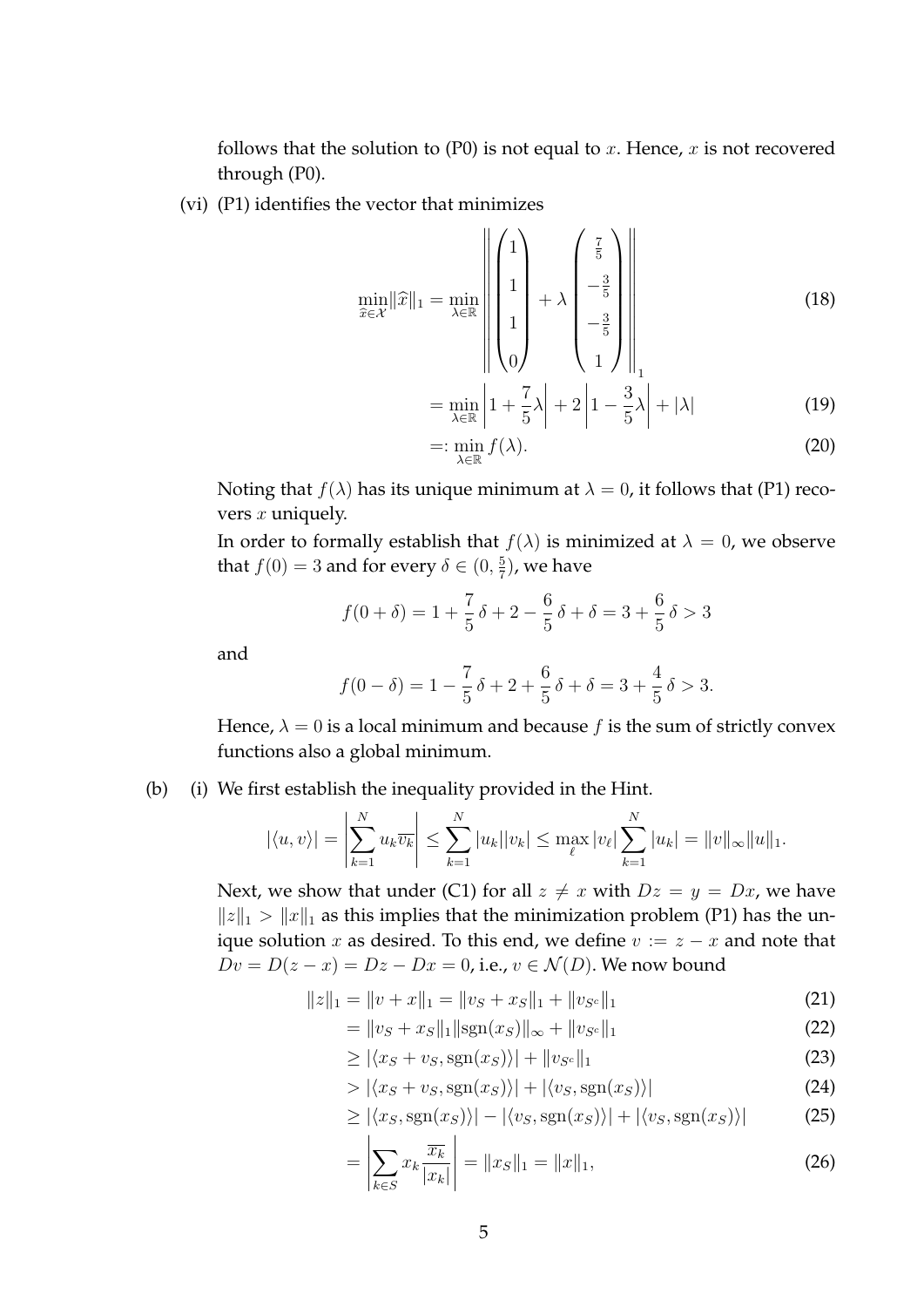where in (22) we used  $\|sgn(x_S)\|_{\infty} = 1$ , for  $x_S \neq 0$ , in (23) we applied the Hint, in (24) we used (C1), and in (25) we employed the reverse triangle inequality.

(ii) First note that for all  $v \in \mathcal{N}(D) \setminus \{0\}$ , we have

$$
0 = Dv = D_S v_S + D_{S^c} v_{S^c}
$$
\n
$$
(27)
$$

and hence  $D_S v_S = -D_{S^c} v_{S^c}.$  Further, we realize that  $(D^H h)_S = (D_S)^H h, \ \forall h \in$  $\mathbb{C}^m$ . Next, we assume that (C2) holds and show that this implies (C1). Let  $h \in \mathbb{C}^m$  be such that

$$
(DHh)S = sgn(xS) and ||(DHh)Sc||\infty < 1.
$$
 (28)

Such an  $h \in \mathbb{C}^m$  exists by assumption (C2). With  $(D^H h)_S = (D_S)^H h$  this implies (C1) as follows,

$$
\left| \sum_{j \in S} v_j \overline{\text{sgn}(x)_j} \right| = \langle v_S, \text{sgn}(x_S) \rangle = \langle v_S, (D^H h)_S \rangle \tag{29}
$$

$$
= |\langle v_S, (D_S)^H h \rangle| = |\langle D_S v_S, h \rangle| \tag{30}
$$

$$
= |\langle -D_{S^c} v_{S^c}, h \rangle| = |\langle v_{S^c}, (D_{S^c})^H h \rangle| \tag{31}
$$

$$
= |\langle v_{S^c}, (D^H h)_{S^c} \rangle| \le ||v_{S^c}||_1 || (D^H h)_{S^c}||_{\infty}
$$
 (32)

$$
\langle \, ||v_{S^c}||_1. \tag{33}
$$

To see that the final inequality is, indeed, strict, we note that  $v_{S^c} \neq 0$  as otherwise  $v \neq 0$  would imply  $v_s \neq 0$  and (27) would imply  $D_Sv_s = 0$ . This would, however, stand in contradiction to  $\mathcal{N}(D_S) = \{0\}$ . Therefore, we have  $||v_{S^c}||_1$  ≠ 0. Together with  $||(D^H h)_{S^c}||_{\infty}$  < 1, which is by (28), this guarantees strict inequality.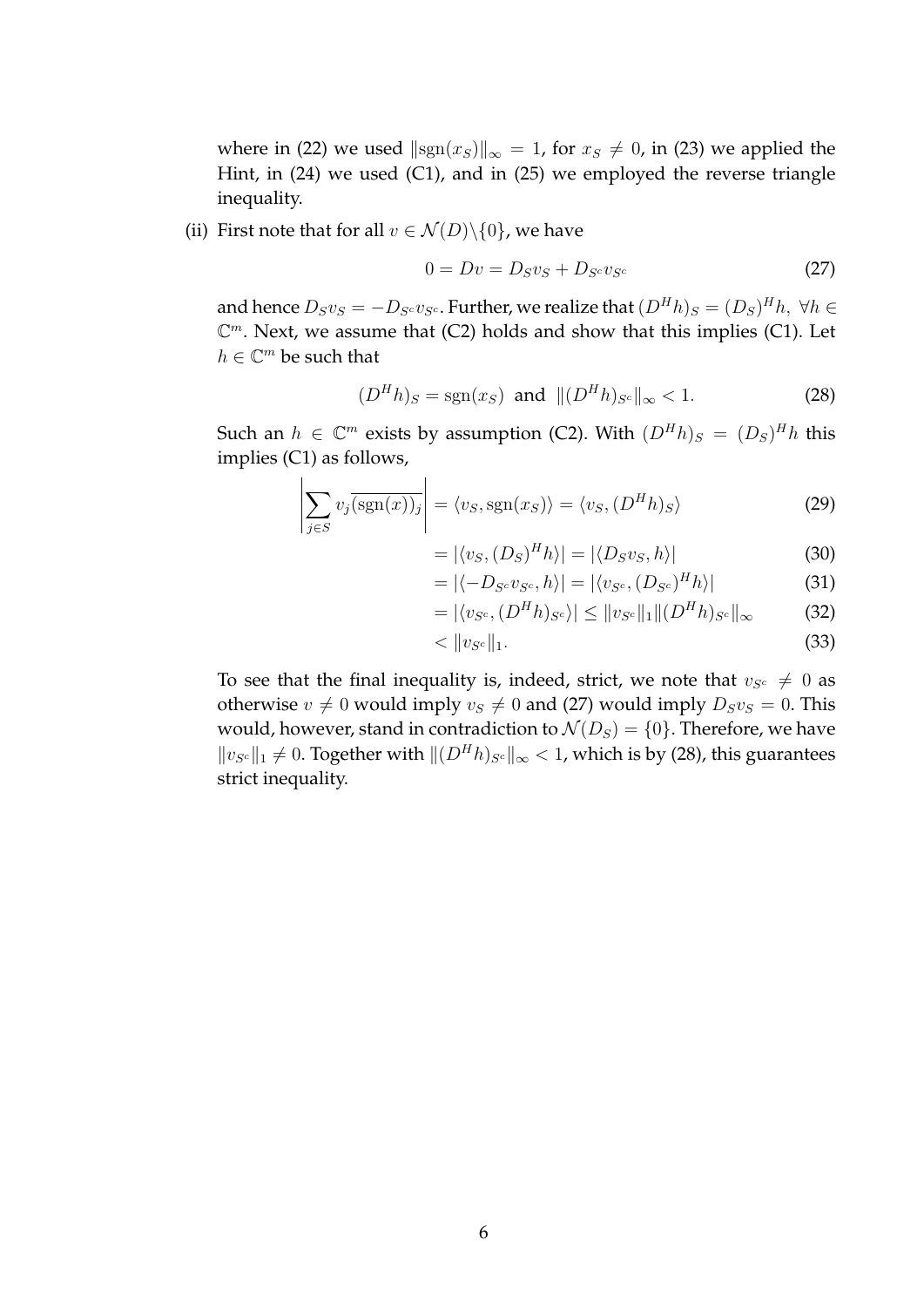### **Problem 3**

(a) First, recall the definition of the operator norm as  $||P_W||_{2\to 2} := \sup_{||g||_2=1} ||P_Wg||_2$ , which implies that, for all  $h \in L^2(\mathbb{R})$  with  $h \neq 0$ ,

$$
||P_{\mathcal{W}}h||_2 = \left\| P_{\mathcal{W}} \frac{h}{||h||_2} \right\|_2 ||h||_2 \le \sup_{||g||_2 = 1} ||P_{\mathcal{W}}g||_2 ||h||_2 = ||P_{\mathcal{W}}||_{2 \to 2} ||h||_2. \tag{34}
$$

We follow the Hint and observe that for all  $g \in L^1(\mathbb{R}) \cap L^2(\mathbb{R})$ ,

$$
||P_{\mathcal W}g||_2^2\stackrel{\text{Plancherel}}{=}\left|\left|\widehat{P_{\mathcal W}g}\right|\right|_2^2=\int_{\mathcal W}|\hat g(w)|^2\,dw\leq \int_{-\infty}^\infty|\hat g(w)|^2\,dw\stackrel{\text{Plancherel}}{=}\|g\|_2^2,
$$

and that if moreover g has its Fourier transform  $\hat{g}$  supported on W, then  $P_W g = g$ . We have therefore proven that

$$
1 \leq ||P_{\mathcal{W}}||_{2 \to 2} \leq 1,
$$

and hence

$$
||P_{\mathcal{W}}||_{2 \to 2} = 1. \tag{35}
$$

Next, we note that

$$
||f - P_W P_{\mathcal{T}} f||_2 \stackrel{\text{triangle ineq.}}{\leq} ||f - P_W f||_2 + ||P_W f - P_W P_{\mathcal{T}} f||_2
$$
  

$$
\stackrel{(34)}{\leq} ||f - P_W f||_2 + ||P_W||_{2 \to 2} ||f - P_{\mathcal{T}} f||_2
$$
  

$$
\stackrel{(35)}{=} ||f - P_W f||_2 + ||f - P_{\mathcal{T}} f||_2 \leq \varepsilon_W + \varepsilon_{\mathcal{T}}, \qquad (36)
$$

where the last inequality holds as f is  $\varepsilon_{\mathcal{T}}$ -concentrated to  $\mathcal T$  and simultaneously  $\varepsilon_W$ -concentrated to W.

(b) As it has been assumed in the problem statement that  $||f||_2 = 1$ , applying the reverse triangle inequality yields the desired result according to

$$
||P_{\mathcal{W}}P_{\mathcal{T}}||_{2\to 2} \stackrel{(34)}{\geq} ||P_{\mathcal{W}}P_{\mathcal{T}}f||_2 = ||f - (f - P_{\mathcal{W}}P_{\mathcal{T}}f)||_2
$$
  

$$
\stackrel{RTI}{\geq} ||f||_2 - ||f - P_{\mathcal{W}}P_{\mathcal{T}}f||_2 \stackrel{(36)}{\geq} 1 - \varepsilon_{\mathcal{T}} - \varepsilon_{\mathcal{W}}.
$$

(c) Plugging in the definition of  $P_WP_{\mathcal{T}}g$ , we obtain

$$
(P_W P_{\mathcal{T}}g)(s) = \int_{\mathcal{W}} e^{2\pi iws} \left(\widehat{\mathbb{1}_{\mathcal{T}}}g\right)(w) dw
$$
  
\n
$$
= \int_{\mathcal{W}} \int_{-\infty}^{\infty} e^{2\pi i w(s-t)} \mathbb{1}_{\mathcal{T}}(t) g(t) dt dw
$$
  
\n
$$
\stackrel{(*)}{=} \int_{-\infty}^{\infty} \left\{ \int_{\mathcal{W}} e^{2\pi i w(s-t)} dw \mathbb{1}_{\mathcal{T}}(t) \right\} g(t) dt
$$
  
\n
$$
= \int_{-\infty}^{\infty} q(s,t) g(t) dt,
$$
\n(38)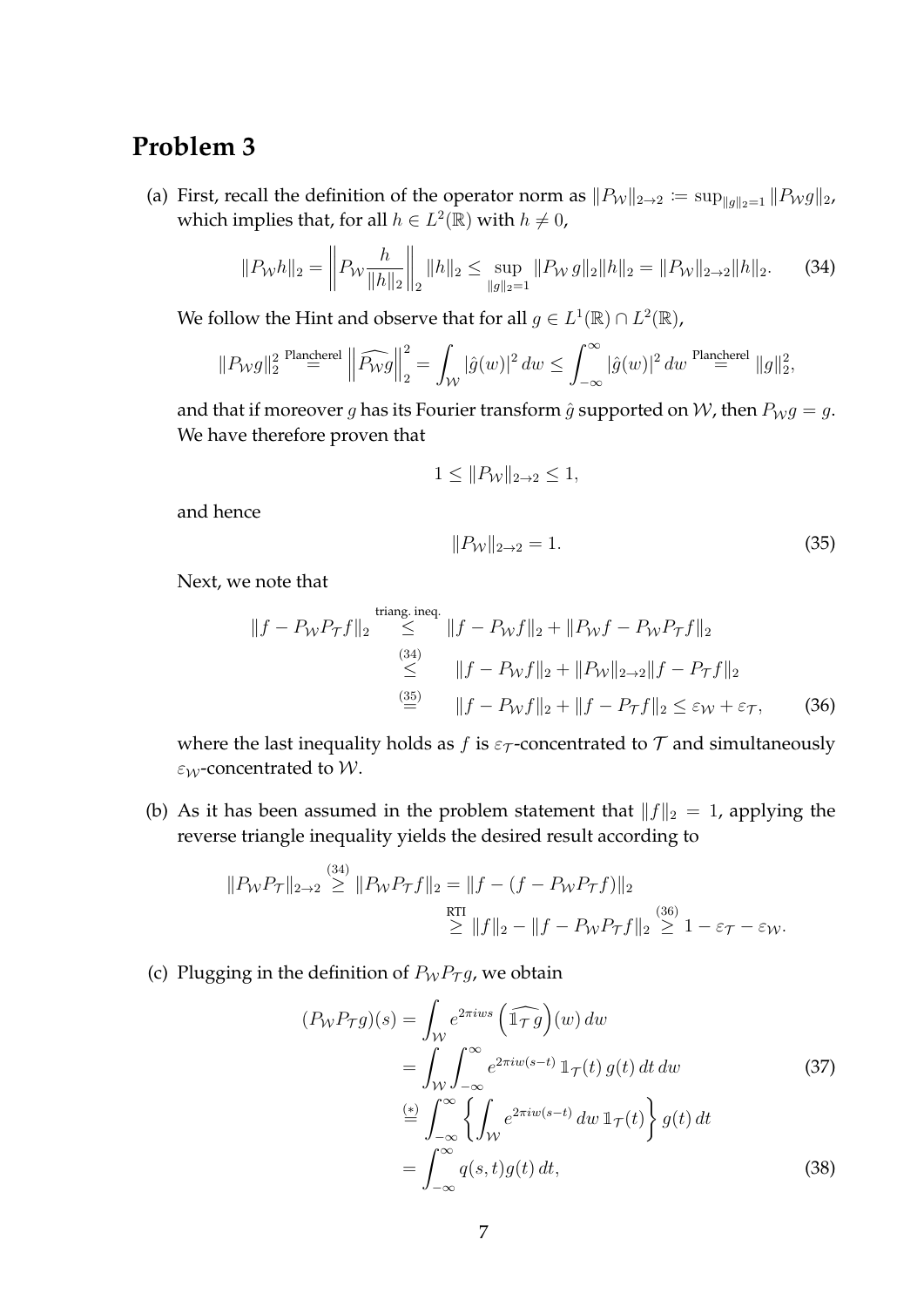where (\*) follows from Fubini's theorem, and we set

$$
q(s,t) = \int_{\mathcal{W}} e^{2\pi i w(s-t)} dw \, \mathbb{1}_{\mathcal{T}}(t).
$$

The condition for the application of Fubini's theorem, namely absolute integrability in (37), is satisfied as  $\mathcal T$  and  $\mathcal W$  are bounded sets. Now, fixing  $g\in L^1(\mathbb R)\cap L^2(\mathbb R)$ such that  $||g||_2 = 1$  and using (38), we obtain

$$
||P_{\mathcal{W}}P_{\mathcal{T}}g||_2^2 = \int_{-\infty}^{\infty} \left| \int_{-\infty}^{\infty} q(s,t)g(t) dt \right|^2 ds
$$
  
\n
$$
\leq \int_{-\infty}^{\infty} \left\{ \int_{-\infty}^{\infty} |q(s,t)|^2 dt \underbrace{\int_{-\infty}^{\infty} |g(u)|^2 du}_{=1} \right\} ds
$$
  
\n
$$
= \int_{-\infty}^{\infty} \int_{-\infty}^{\infty} |q(s,t)|^2 dt ds,
$$
\n(39)

where C.S. stands for 'Cauchy-Schwarz inequality'. As the right hand side of (39) does not depend on  $g$ , we can conclude, by taking the supremum over all  $g$ satisfying  $||g||_2 = 1$ , that, as desired,

$$
||P_{\mathcal{W}}P_{\mathcal{T}}||_{2\to 2}^2 = \sup_{||g||_2=1} ||P_{\mathcal{W}}P_{\mathcal{T}}g||_2^2 \le \int_{-\infty}^{\infty} \int_{-\infty}^{\infty} |q(s,t)|^2 dt ds.
$$

(d) We observe that

$$
q(s+t,t) = \int_{-\infty}^{\infty} e^{2\pi i w s} \mathbb{1}_{\mathcal{W}}(w) \, dw \cdot \mathbb{1}_{\mathcal{T}}(t) = \mathcal{F}^{-1} \{ \mathbb{1}_{\mathcal{W}}\}(s) \cdot \mathbb{1}_{\mathcal{T}}(t),
$$

where  $\mathcal{F}^{-1} \{ \mathbb{1}_W \}(s)$  is the inverse Fourier transform of the indicator function  $\mathbb{1}_W$ evaluated at s. This yields

$$
\int_{-\infty}^{\infty} |q(s,t)|^2 ds = \int_{-\infty}^{\infty} |q(s+t,t)|^2 ds
$$
  
\n
$$
= \int_{-\infty}^{\infty} |\mathcal{F}^{-1}\{\mathbb{1}_{\mathcal{W}}\}(s)|^2 ds \cdot \mathbb{1}_{\mathcal{T}}(t)
$$
  
\n
$$
\stackrel{\text{PL}}{=} \int_{-\infty}^{\infty} |\mathcal{F}\mathcal{F}^{-1}\{\mathbb{1}_{\mathcal{W}}\}(w)|^2 dw \cdot \mathbb{1}_{\mathcal{T}}(t)
$$
  
\n
$$
= \int_{-\infty}^{\infty} \mathbb{1}_{\mathcal{W}}(w) dw \cdot \mathbb{1}_{\mathcal{T}}(t), \tag{40}
$$

where we used the Plancherel identity, abbreviated as 'Pl.'. Upon integration over  $t$ , (40) results in

$$
\int_{-\infty}^{\infty} \int_{-\infty}^{\infty} |q(s,t)|^2 ds \, dt = \int_{-\infty}^{\infty} \int_{-\infty}^{\infty} \mathbb{1}_{\mathcal{W}}(w) \mathbb{1}_{\mathcal{T}}(t) \, dw \, dt = |\mathcal{W}| |\mathcal{T}|. \tag{41}
$$

As  $T$  and W are bounded sets by assumption, the right hand side of (41) is finite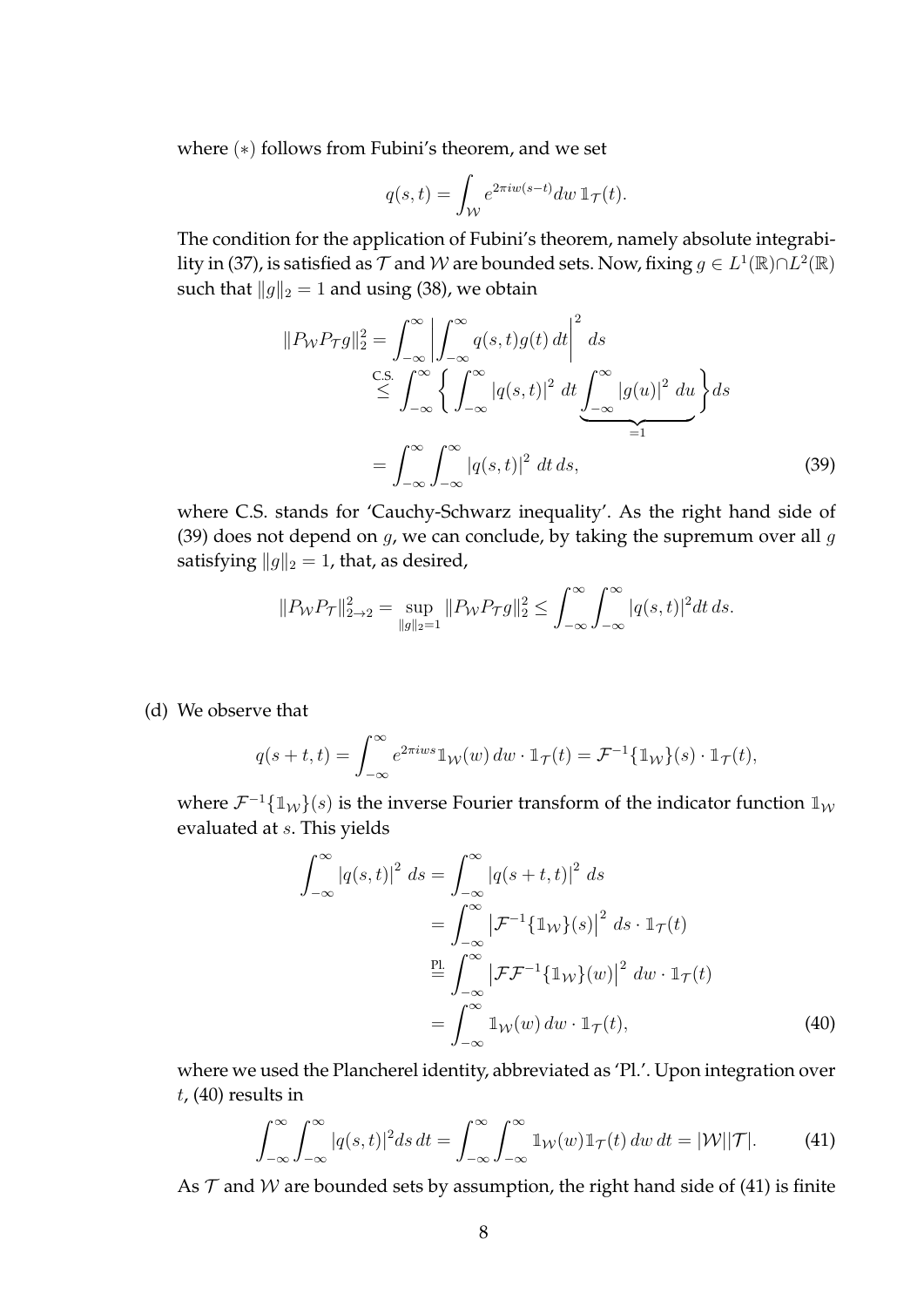and we can hence apply Fubini's theorem to conclude, as desired, that

$$
\int_{-\infty}^{\infty} \int_{-\infty}^{\infty} |q(s,t)|^2 dt ds = \int_{-\infty}^{\infty} \int_{-\infty}^{\infty} |q(s,t)|^2 ds dt = |\mathcal{W}||\mathcal{T}|.
$$

(e) We combine the results established in the previous subproblems according to

$$
|\mathcal{W}||\mathcal{T}| \stackrel{(d)}{=} \int_{-\infty}^{\infty} \int_{-\infty}^{\infty} |q(s,t)|^2 dt ds \stackrel{(c)}{\geq} ||P_{\mathcal{W}} P_{\mathcal{T}}||_{2\to 2}^2 \stackrel{(b)}{\geq} (1 - (\varepsilon_{\mathcal{T}} + \varepsilon_{\mathcal{W}}))^2.
$$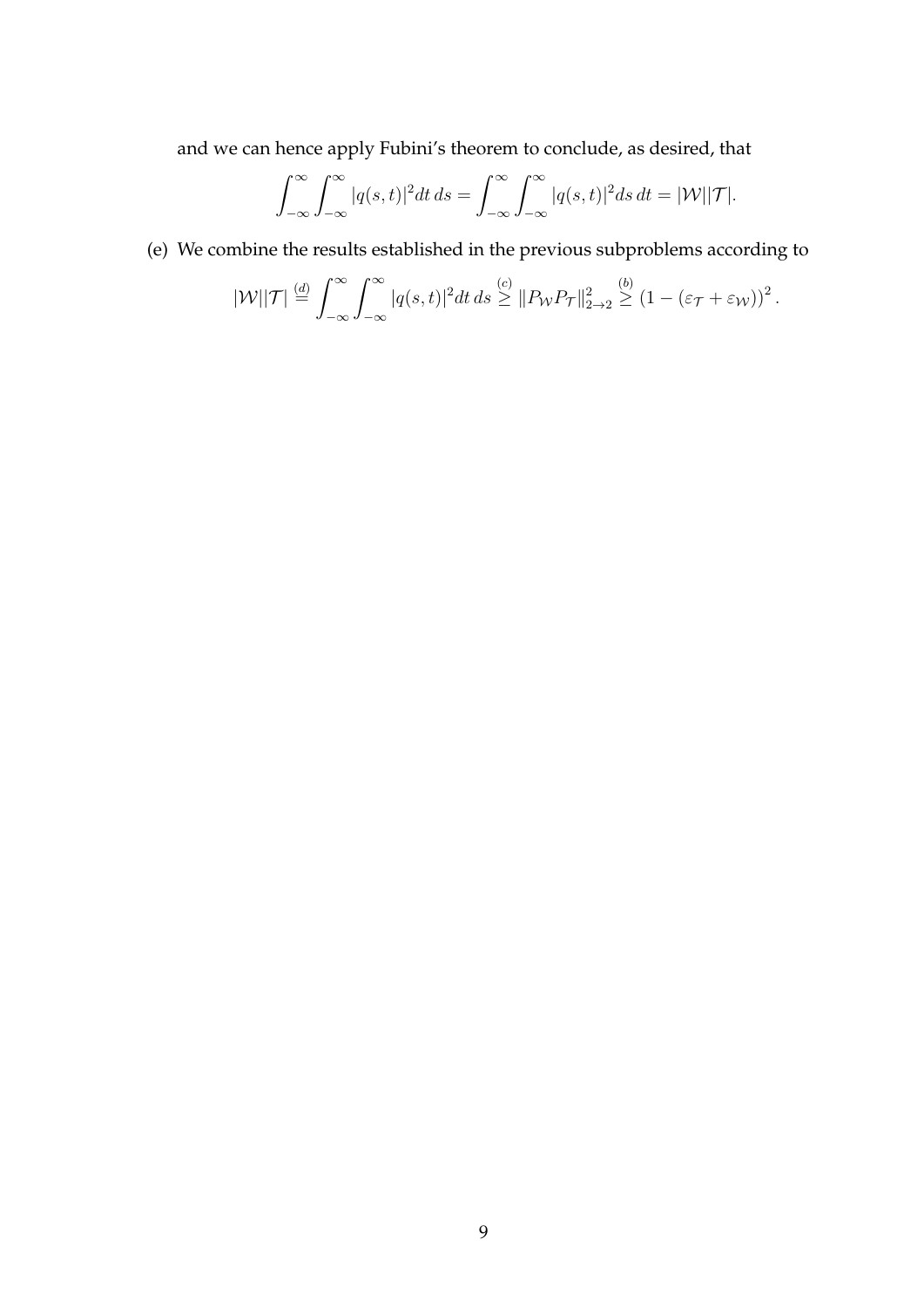#### **Problem 4**

In this solution, to avoid confusion, we write  $x_i$  for the *i*-th vector in the set  $\{x_1, \ldots, x_N\}$ and  $x_{(i)}$  for the *i*-th component of the vector  $x$ .

(a) (i) The first inequality is obtained by taking the square root in the following inequality

$$
||x||_2^2 = \sum_{i=1}^n |x_{(i)}|^2 \le \sum_{i=1}^n |x_{(i)}|^2 + \sum_{i,j,i \ne j} |x_{(i)}| |x_{(j)}| = \left(\sum_{i=1}^n |x_{(i)}|\right)^2 = ||x||_1^2, \tag{42}
$$

and the second one follows by application of the Cauchy-Schwarz inequality according to

$$
||x||_1 = \langle x, \text{sgn}(x) \rangle \stackrel{\text{C.S.}}{\leq} ||x||_2 ||\text{sgn}(x)||_2 \leq \sqrt{n} ||x||_2,
$$
 (43)

with sgn $(x) \in \mathbb{R}^n$  defined as

$$
\text{sgn}(x)_{(i)} := \begin{cases} -1, & \text{if } x_{(i)} < 0, \\ +1, & \text{if } x_{(i)} > 0, \\ 0, & \text{if } x_{(i)} = 0. \end{cases}
$$

(ii) Let  $\{y_1, \ldots, y_N\} \subset \mathbb{R}^n$  be an  $\varepsilon$ -covering of K with respect to the  $\|\cdot\|_1$ -norm. For every  $y \in K$ , there hence exists an index  $i, 1 \le i \le N$ , such that  $||y - y_i||_1$  ≤  $\varepsilon$  and therefore

$$
||y - y_i||_2 \stackrel{(42)}{\leq} ||y - y_i||_1 \leq \varepsilon.
$$

We have hence established that every  $\varepsilon$ -covering of K with respect to the  $\Vert \cdot \Vert_1$ -norm is also an *ε*-covering of K with respect to the  $\Vert \cdot \Vert_2$ -norm, which in turn implies

$$
\mathcal{N}(\varepsilon; K, \|\cdot\|_2) \le \mathcal{N}(\varepsilon; K, \|\cdot\|_1).
$$

Likewise, let  $\{z_1,\ldots,z_N\}\subset\mathbb{R}^n$  be an  $(\varepsilon/\sqrt{n})$ -covering of  $K$  with respect to the  $\| \cdot \|_2$ -norm. For every  $z \in K$ , there hence exists an index  $i, 1 \le i \le N$ , such that  $||z - z_i||_2 \le \varepsilon/\sqrt{n}$  and therefore

$$
||z - z_i||_1 \stackrel{(43)}{\leq} \sqrt{n} ||z - z_i||_2 \leq \sqrt{n} \frac{\varepsilon}{\sqrt{n}} = \varepsilon.
$$

We have hence established that every  $(\varepsilon/\sqrt{n})$ -covering of  $K$  with respect to the  $\|\cdot\|_2$ -norm is also an *ε*-covering of K with respect to the  $\|\cdot\|_1$ -norm, which in turn implies

$$
\mathcal{N}(\varepsilon; K, \|\cdot\|_1) \le \mathcal{N}(\varepsilon/\sqrt{n}; K, \|\cdot\|_2).
$$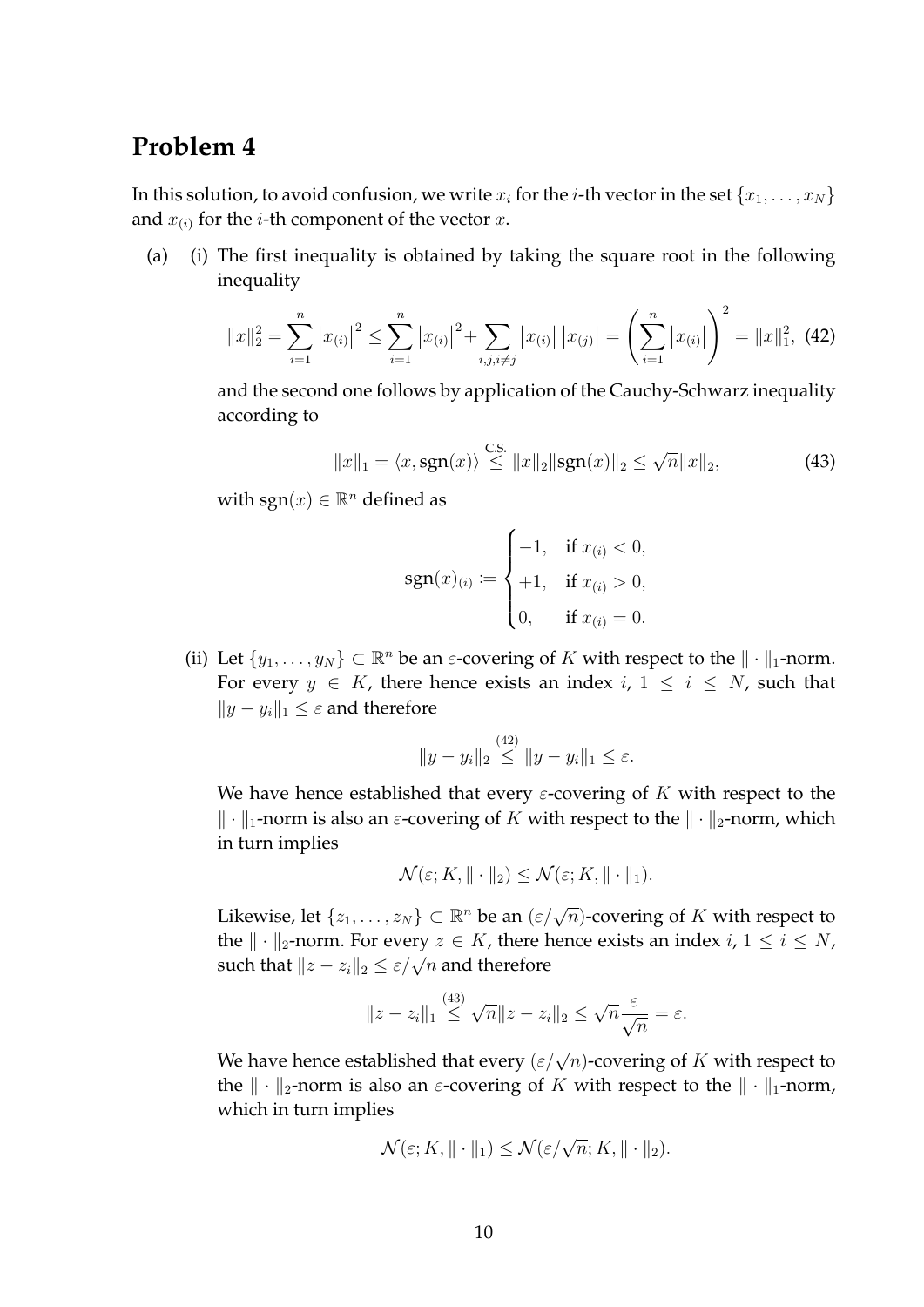(iii) First note that from  $\mathcal{N}(\varepsilon; K, \|\cdot\|_2) \leq \mathcal{N}(\varepsilon; K, \|\cdot\|_1)$ , one has for all  $\varepsilon > 0$ ,

$$
\frac{\log_2 \mathcal{N}(\varepsilon; K, \|\cdot\|_2)}{\log_2(1/\varepsilon)} \le \frac{\log_2 \mathcal{N}(\varepsilon; K, \|\cdot\|_1)}{\log_2(1/\varepsilon)}.
$$

Taking the limit  $\varepsilon \to 0^+$  on both sides yields

$$
\dim_{\|\cdot\|_2}(K) \le \dim_{\|\cdot\|_1}(K). \tag{44}
$$

Likewise, it follows from  $\mathcal{N}(\varepsilon;K,\|\cdot\|_1)\leq \mathcal{N}(\varepsilon/\sqrt{n};K,\|\cdot\|_2),$  that for all  $\varepsilon>0$ ,

$$
\frac{\log_2 \mathcal{N}(\varepsilon; K, \|\cdot\|_1)}{\log_2(1/\varepsilon)} \le \frac{\log_2 \mathcal{N}(\varepsilon/\sqrt{n}; K, \|\cdot\|_2)}{\log_2(1/\varepsilon)} = \frac{\log_2 \mathcal{N}(\varepsilon/\sqrt{n}; K, \|\cdot\|_2)}{\log_2(\sqrt{n}/\varepsilon) - \log_2(\sqrt{n})}.
$$

Taking the limit  $\varepsilon \to 0^+$  on both sides yields

$$
\dim_{\|\cdot\|_1}(K) \le \dim_{\|\cdot\|_2}(K). \tag{45}
$$

Combining (44) and (45), we get the desired result

$$
\dim_{\|\cdot\|_1}(K)=\dim_{\|\cdot\|_2}(K).
$$

(iv) We proceed as above but for general norms  $\|\cdot\|$  and  $\|\cdot\|'$  on  $\mathbb{R}^n$ . From the norm equivalence in finite dimensions, it follows that there exists a constant  $C \geq 1$  such that

$$
C^{-1}||x|| \le ||x||' \le C||x||,
$$

for all  $x \in \mathbb{R}^n$ . Let  $\{y_1, \ldots, y_N\} \subset \mathbb{R}^n$  be a  $(C^{-1} \varepsilon)$ -covering of K with respect to the  $\| \cdot \|$ -norm. For every  $y \in K$ , there hence exists an index  $i, 1 \le i \le N$ , such that  $\|y - y_i\| \leq C^{-1} \varepsilon$  and therefore

$$
||y - y_i||' \le C||y - y_i|| \le C C^{-1} \varepsilon = \varepsilon.
$$

We have hence established that every  $(C^{-1} \varepsilon)$ -covering of  $K$  with respect to the  $\|\cdot\|$ -norm is an  $\varepsilon$ -covering with respect to the  $\|\cdot\|'$ -norm, which implies

$$
\mathcal{N}(\varepsilon; K, \|\cdot\|') \le \mathcal{N}(C^{-1}\varepsilon; K, \|\cdot\|). \tag{46}
$$

A similar argument with the roles of the  $\|\cdot\|$ -norm and the  $\|\cdot\|'$ -norm reversed yields

$$
\mathcal{N}(C\varepsilon; K, \|\cdot\|) \le \mathcal{N}(\varepsilon; K, \|\cdot\|'). \tag{47}
$$

Combining (46) and (47) allows us to conclude that

$$
\frac{\log_2 \mathcal{N}(C\varepsilon; K, \|\cdot\|)}{\log_2(1/(C\varepsilon)) + \log_2(C)} \le \frac{\log_2 \mathcal{N}(\varepsilon; K, \|\cdot\|')}{\log_2(1/\varepsilon)} \le \frac{\log_2 \mathcal{N}(C^{-1}\varepsilon; K, \|\cdot\|)}{\log_2(1/(C^{-1}\varepsilon)) - \log_2(C)}.
$$

Taking the limit  $\varepsilon \to 0^+$  yields the desired result

$$
\dim_{\|\cdot\|}(K)=\dim_{\|\cdot\|'}(K).
$$